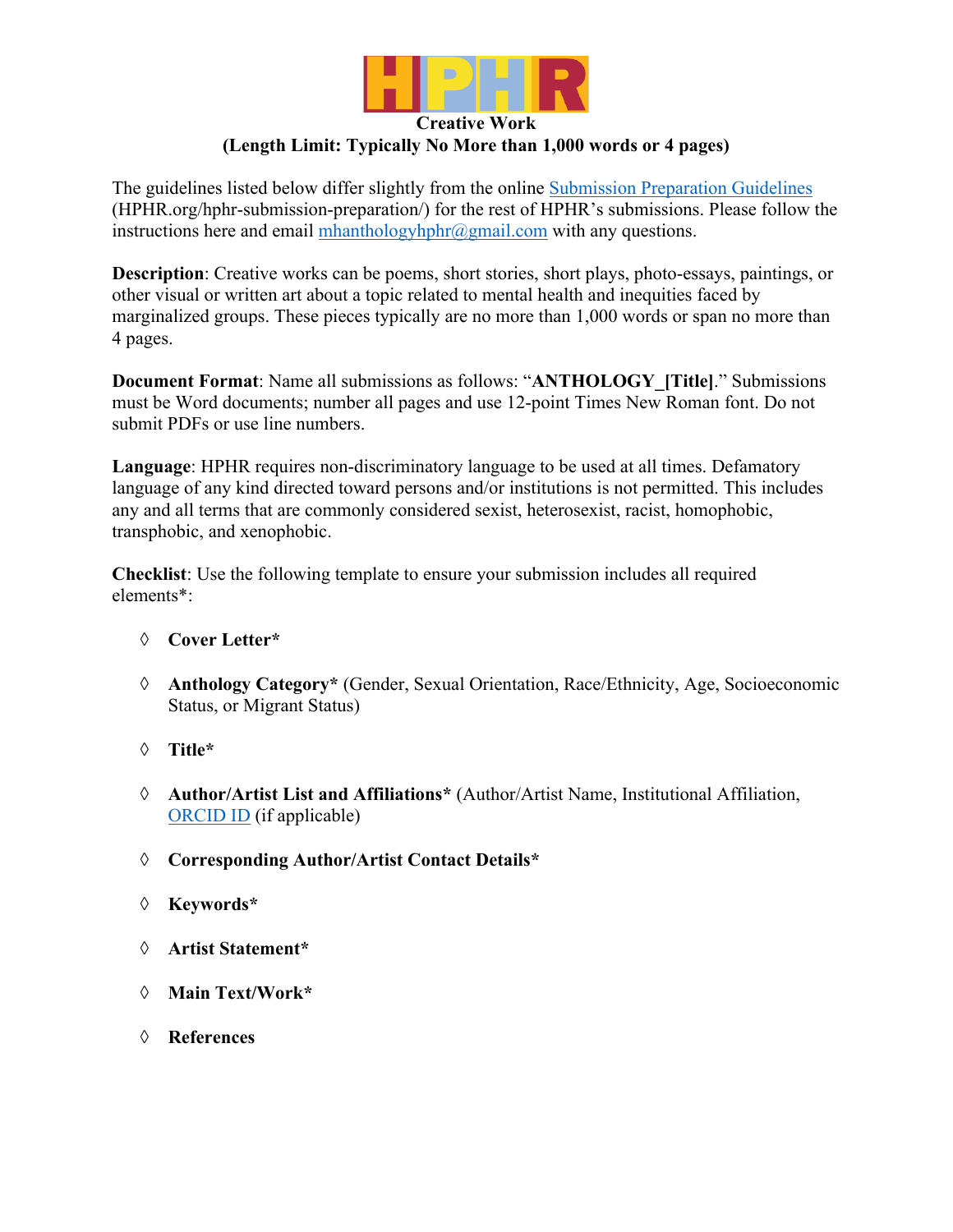

- à **Acknowledgements**
- à **Disclosure Statement\***
- à **Figures and Tables**
- à **Other Photographs, Images, etc.**
- à **Individual Author Biographies\***

### **Cover Letter**

Your submission should include a brief cover letter that details:

- The submission type (creative work or essay/evidence-based piece).
- Submission word count or page length (main-text only, excluding References, Figures, Tables, etc.).
- The anthology category to which it belongs (Gender, Sexual Orientation, Race/Ethnicity, Age, Socioeconomic Status, or Migrant Status).
- All named authors/artists who have contributed to the submission and who grant HPHR permission to review and (if selected) publish their work.
- Indicate the name, address, and email of the corresponding author/artist.
- Disclosure statement (i.e., indicating whether any of the authors have personal, commercial, or financial interests that are relevant to the research and opinions represented in the work submitted to HPHR).
- Attestation that the manuscript is not currently under consideration by another publication and/or has not previously been published elsewhere.
- A brief description of the background and relevance of the manuscript to mental health.

## **Creative Work Elements**

**Designate the anthology category for which this piece should be considered**: (Gender, Sexual Orientation, Race/Ethnicity, Age, Socioeconomic Status, or Migrant Status). If the piece is intersectional, please select the single, most relevant category.

**Title**: Insert **title** here.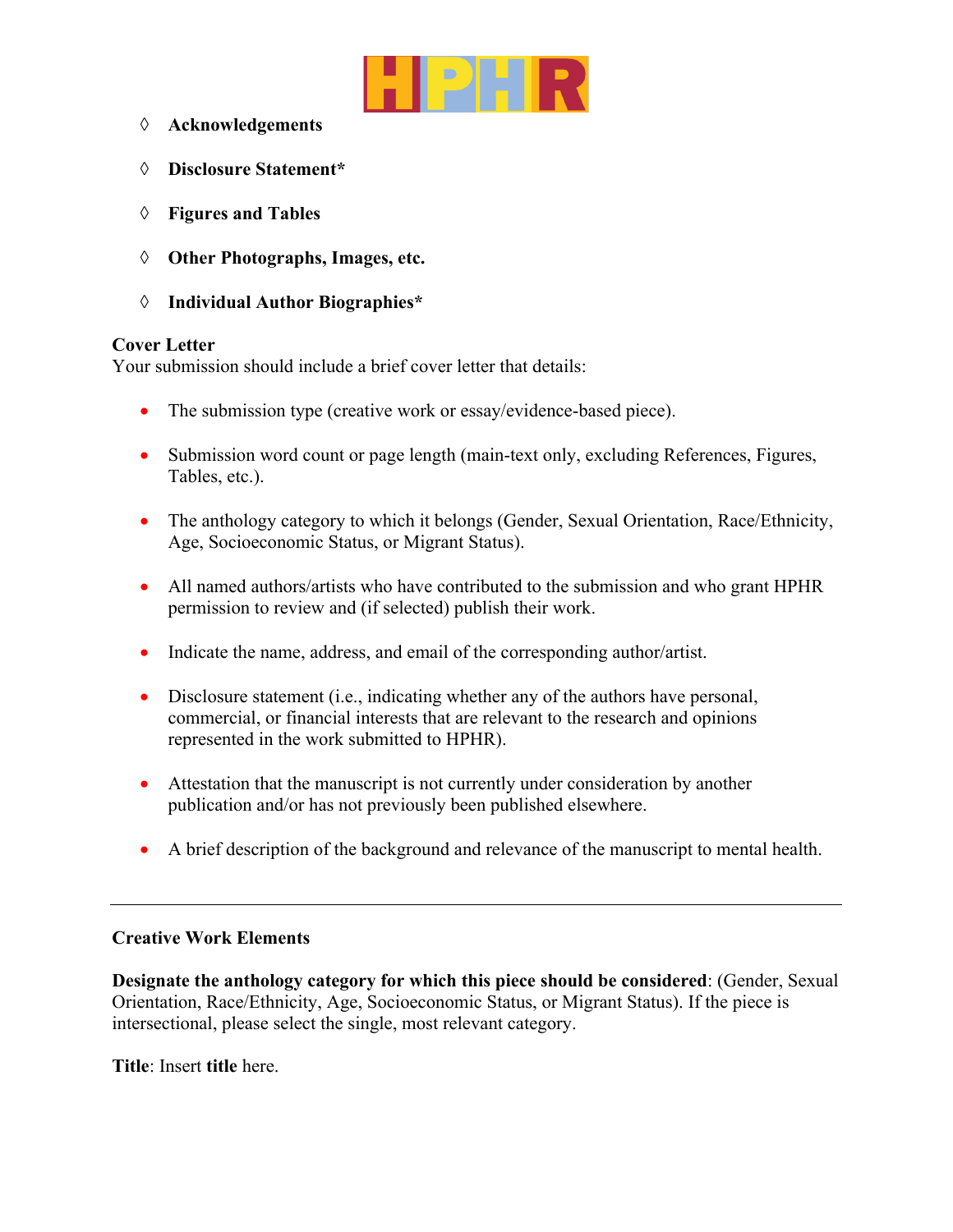

**Author/Artist List and Institutional Affiliations**: Insert the following full **author/artist list** here. For each author/artist, provide:

- Author/Artist First Name, Middle Name (if applicable), Last Name
- Author/Artist Institutional Affiliation (if applicable)
- Author ORCID ID (if applicable)

# *Example*:

Dr. Bill Bips, PhD, Harvard University ORCID ID: (if applicable)

**Corresponding Author/Artist Information**: Indicate name, affiliation, and contact information for the corresponding author/artist.

**Keywords**: Include **keywords** for your manuscript or creative work, separated by commas, here (i.e., public health, youth, Black/African American, etc.) There should be at least two and no more than six key words. Please do not use hashtags (#).

**Artist Statement** (unstructured): Please include a short statement from 50 to 250 words contextualizing your piece and explaining its significance to the reader.

**Main text/Work**: Paste the main text or content of your work here.

**References**: All references must be prepared and submitted according to the American Medical Association (AMA) Style Guide. (Visit the AMA Manual of Style online: https://www.amamanualofstyle.com/; download a guide here or here: tinyurl.com/AMAGuide-HPHRprep).

AMA uses **endnotes with superscript Arabic numerals outside periods and commas**, but inside colons and semicolons.

I like this paper. $<sup>1</sup>$ </sup>

In the endnotes, the reference will appear as follows:

1. Compston A. Papers I liked. *The Lancet*. 2008;372(9648):1502-1517.

**Acknowledgements**: Paste your acknowledgements here (including any funding that the work may have been financially supported by), if applicable.

**Disclosure Statement**: Paste any disclosures of competing interests/conflicts of interest here. If the authors do not have anything to disclose, please paste the following statement, "The author(s) have no relevant financial disclosures or conflicts of interest".

## **Figures & Tables**

**- Figure 1.** Type figure legend here and paste figure above the legend. Legends should not be part of the design, but kept as editable text in the document.  $\leq$  insert page break here if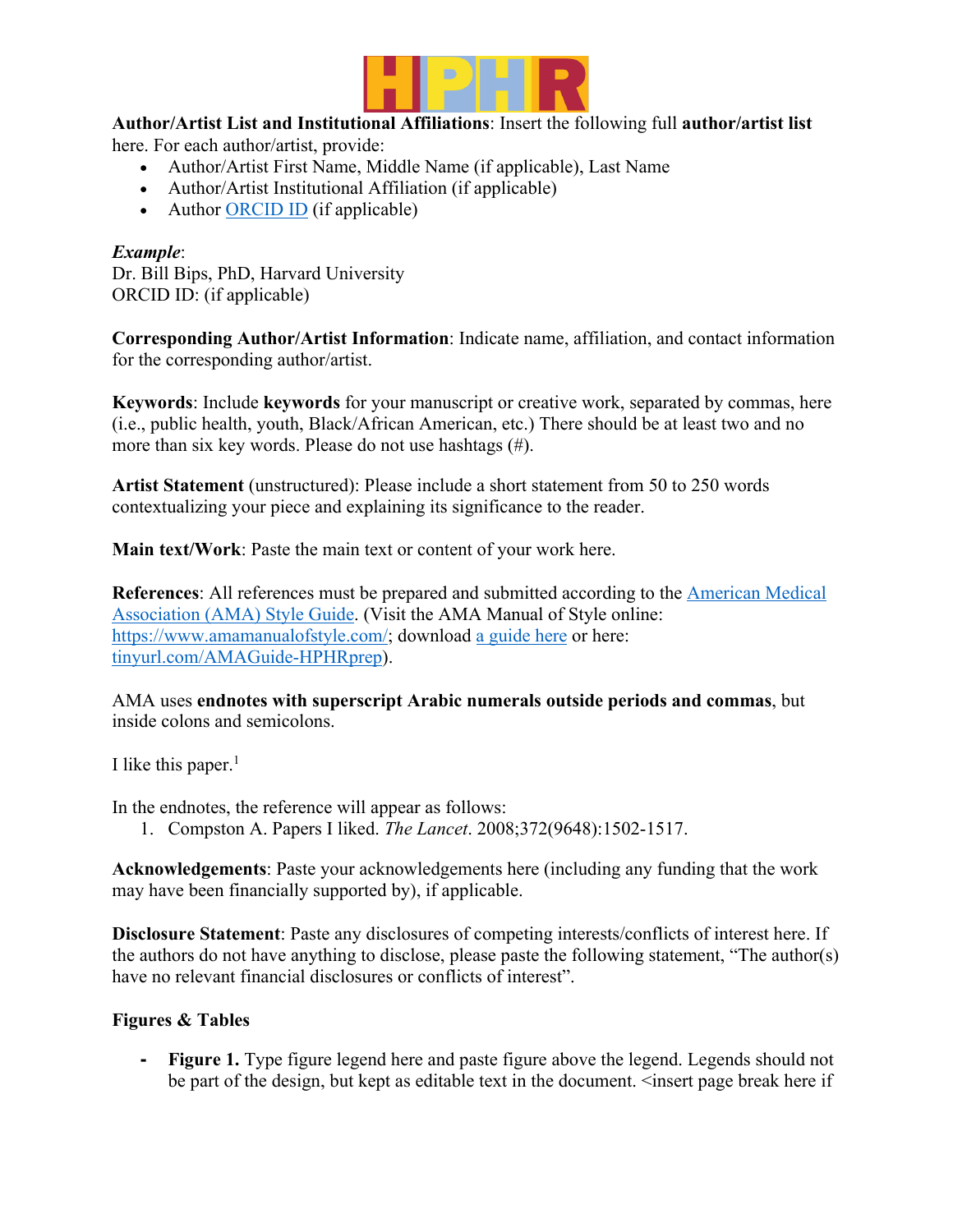

including additional figures>

Additional notes about Figures:

- Figures are to be placed on separate pages of the article file with legends placed below each figure.
- Figures should be at least 300 DPI, submitted as JPEG, PNG, EPS, or SVG files.
- Figures ideally should be submitted with a transparent background.
- Figures should be titled consecutively according to the order they appear in the text.
- Titles are to appear above the figure, in bold, Times New Roman, 12 point font.
- Legends are to appear directly after the image, single-spaced, in Times New Roman, 12 pt font.
- Titles and legends should NOT be part of the image, but inserted as text in the document, above and below the figure image, respectively.
- Text within figures should be single-spaced, in Times New Roman, 10 point font.
- **- Table 1.** Type table title here and paste table below the title. If including table legend, paste below the table. DO NOT INSERT IMAGES OF TABLES. <insert page break here if including additional tables>

Additional notes about Tables:

- Tables are to be placed at the end of the submission, as indicated in the template.
- Tables should be created using Word (please do not submit them as images).
- Tables are to be numbered consecutively according to the order of citation in the text.
- Titles are to be set above the table in bold Times New Roman, 12 pt font.
- Table text and data are to be set in Times New Roman, 10 pt font, single space.
- Legends are to be included below in non-bold Times New Roman, 8 pt font, and single-spaced.
- **DO NOT** submit tables as images.

#### **Other Images/Media and Photographs**

Non-figure images and photographs appear here.

Images and other media that are not part of figures may be submitted as follows:

- Images should inserted on separate pages of the manuscript.
- Image files should be at least 300 DPI, submitted as JPEG, PNG, EPS, or SVG files.
- Images ideally should be submitted with a transparent background.
- Images should be titled consecutively according to the order they appear in the text.
- Titles are to appear above the figure, in bold, Times New Roman, 12 point font.
- Legends are to appear directly after the image, single-spaced, in Times New Roman, 12 pt font.
- Titles and legends should NOT be part of the image, but inserted as text in the document, above and below the figure image, respectively.
- Text within figures should be single-spaced, in Times New Roman, 10 point font.